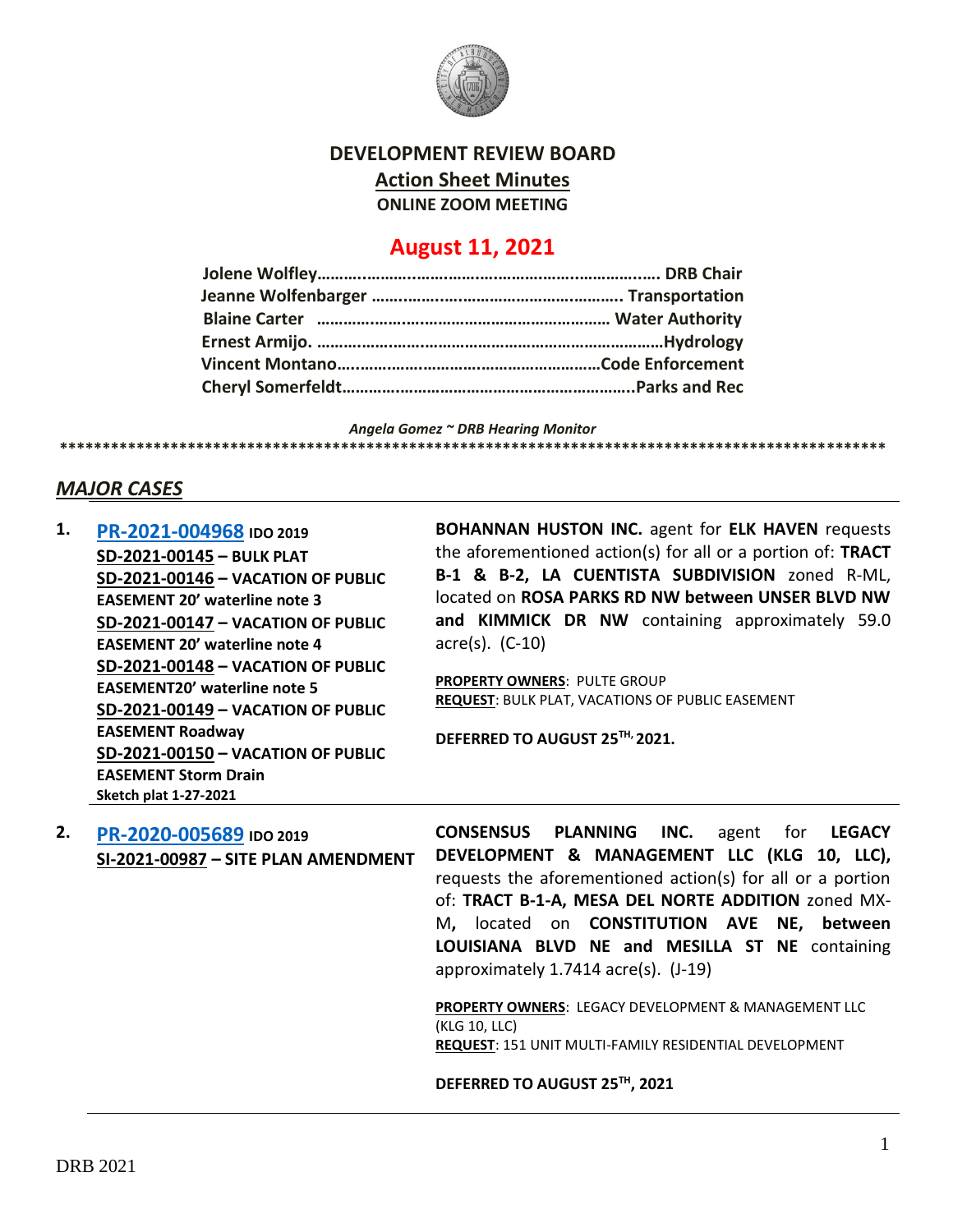| 3. | PR-2020-004138 IDO 2019<br>SD-2021-00151 - PRELIMINARY PLAT<br><b>Sketch plat 3-10-2021</b> | HUITT-ZOLLARS INC. - SCOTT EDDINGS agent for QUESTA<br>DEL ORO, LLC - TIM MCNANEY requests the<br>aforementioned action(s) for all or a portion of: TRACT 3 &<br>A-1-A-4, MESA DEL SOL INNOVATION PARK zoned PC,<br>located between SAGAN LOOP and DE KOONING LOOP<br>containing approximately 22.0366 acre(s). (R-15)<br>PROPERTY OWNERS: QUESTA DEL ORO LLC / MDS INVESTMENTS<br>REQUEST: SINGLE FAMILY RESIDENTIAL SUBDIVISION ON TRACT A-1-A-<br>3. TRACT A-1-A-4 SPLIT FOR EXTENSION OF DEIKENBORN DRIVE<br>DEFERRED TO SEPTEMBER 15TH, 2021                                                                                                                                                                                       |
|----|---------------------------------------------------------------------------------------------|-----------------------------------------------------------------------------------------------------------------------------------------------------------------------------------------------------------------------------------------------------------------------------------------------------------------------------------------------------------------------------------------------------------------------------------------------------------------------------------------------------------------------------------------------------------------------------------------------------------------------------------------------------------------------------------------------------------------------------------------|
| 4. | PR-2021-005473 IDO 2019<br>SI-2021-00709 - SITE PLAN                                        | HUITT ZOLLARS INC. - SCOTT EDDINGS agent for AARON<br><b>CARLSON</b> requests the aforementioned action(s) for all or a<br>portion of: LOT 24 UNIT 1, LADERA BUSINESS PARK<br>SUBDIVISION zoned NR-C, located at 7801 LA MORADA PL<br>and UNSER containing approximately 2.7 acre(s).<br>(H-9) [Deferred from 6/9/21, 7/28/21]<br>PROPERTY OWNERS: PACIFIC CACTUS, LLC<br>REQUEST: TO DEVELOP AN UNIMPROVED LOT WITHIN THE LADERA<br><b>BUSINESS PARK</b><br>DEFERRED TO SEPTEMBER 22 <sup>ND</sup> , 2021.                                                                                                                                                                                                                             |
| 5. | PR-2018-001579 IDO 2019<br>SI-2021-00304 - SITE PLAN<br>SI-2021-00305 - SITE PLAN AMENDMENT | MODULUS ARCHITECTS INC. C/O ANGELA WILLIAMSON<br>agent for WINROCK PARTNERS LLC<br>requests the<br>aforementioned action(s) for all or a portion of: PARCEL Z<br>FINAL PLAT PARCEL Z AND TRACTS A, D, E, F-1, G & H,<br>zoned MX-H, located at 2100 LOUISIANA BLVD NW<br><b>INDIAN</b><br><b>SCHOOL</b><br>between<br>and<br>$I-40$<br>containing<br>approximately 28.8654 acre(s). (J-19)[Deferred from 3/31/21,<br>4/28/21, 5/26/21, 6/23/21, 6/30/21, 7/14/21, 7/21/21, 7/28/21]<br><b>PROPERTY OWNERS: WINROCK PARTNERS LLC</b><br>REQUEST: SITE PLAN FOR NEW PARK CONCEPT TO INCLUDE<br>WATERFEATURES, 2 INTERNAL PAD SITES FOR FUTURE USERS, 2<br>BUILDINGS ALONG DILLARDS. PARK INCLUDES KIDS PLAYING AREA,<br>PATHS AND BRIDGES |

# **DEFERRED TO AUGUST 25TH, 2021**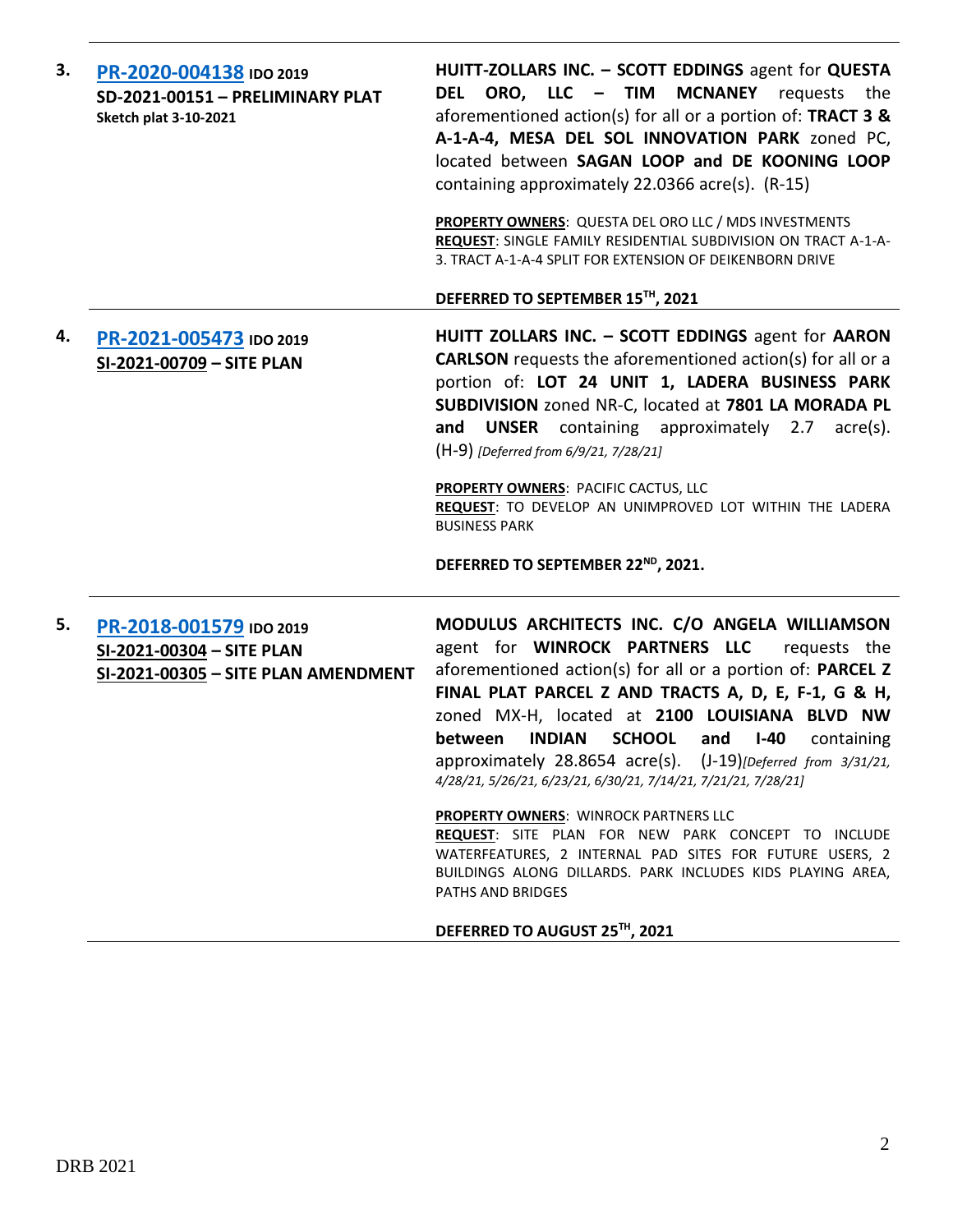**6. [PR-2020-004595](http://data.cabq.gov/government/planning/DRB/PR-2020-004595/DRB%20Submittals/) IDO 2019 SD-2021-00111 – PRELIMINARY PLAT VA-2021-00216 – SIDEWALK WAIVER** **JAG PLANNING & ZONING** agent for **505 SOLUTIONS LLC** requests the aforementioned action(s) for all or a portion of: **PARCELS A & B AND PARCELS 1 & 3, LANDS OF ALBUQUERQUE RANCH ESTATES & LANDS OF ALBUQUERQUE ACADEMY** zoned **PD**, **located on WALKERWAY ST. NE between SPAIN RD NE and ACADEMY RD NE** containing approximately 4.650 acre(s). (E-22) *[Deferred from 6/30/21, 7/28/21]*

**PROPERTY OWNERS**: 505 SOLUTIONS LLC

**REQUEST**: CREATE 11 LOTS FROM 4 PARCELS (6 LOTS), CREATE TWO TRACTS FOR EASEMENTS, VACATE EASEMENTS AND GRANT EASEMENTS

**DEFERRED TO AUGUST 18TH, 2021.**

## *MINOR CASES*

**7. [PR-2020-004595](http://data.cabq.gov/government/planning/DRB/PR-2020-004595/DRB%20Submittals/) IDO 2019 SD-2021-00122 – VACATION OF PUBLIC EASEMENT 7 foot SD-2021-00123 – VACATION OF PRIVATE EASEMENT 15 foot SD-2021-00124 – VACATION OF PRIVATE EASEMENT 20-foot waterline JAG PLANNING & ZONING** agent for **505 SOLUTIONS, LLC** requests the aforementioned action(s) for all or a portion of: **PARCELS A & B AND PARCELS 1 & 3** zoned **R-1D**, **located on WALKERWAY ST between SPAIN RD NE and ACADEMY**  containing approximately 4.650 acre(s). (E-22) *[Deferred from 6/30/21, 7/28/21]* **PROPERTY OWNERS**: 505 SOLUTIONS, LLC **REQUEST**: VACATION OF A PUBLIC UTILITY EASEMENT AND VACATION OF 7 FOOT AND 15 FOOT PRIVATE ACCESS EASEMENTS. **DEFERRED TO AUGUST 18TH, 2021. 8. [PR-2020-004640](http://data.cabq.gov/government/planning/DRB/PR-2020-004640/DRB%20Submittals/) IDO 2019** *(AKA: PR-2020-005571)* **SD-2021-00113 – PRELIMINARY/FINAL PLAT SD-2021-00114 – VACATION OF PUBLIC EASEMENT SD-2021-00115 – VACATION OF PUBLIC EASEMENT MODULUS ARCHITECTS** agent(s) for **MONTGOMERY PLAZA PARTNERS LLC** request(s) the aforementioned action(s) for all or a portion of: **A, B, 1-C, ALLWOODS & MONTGOMERY PLAZA** zoned MX-M**,** located at **4595 & 4601 SAN MATEO BLVD NE between MONTGOMERY BLVD NE and SAN MATEO BLVD NE**, containing approximately 8.8 acre(s). (F-17)*[Deferred from 6/16/21, 6/30/21, 7/14/21, 7/21/21, 8/4/21]* **PROPERTY OWNERS**: MONTGOMERY PLAZA PARTNERS, LLC **REQUEST**: SUBDIVIDE EXISTING 3 TRACTS, VACATE EASEMENTS/GRANT EASEMENTS **IN THE MATTER OF THE AFOREMENTIONED APPLICATION, BEING IN COMPLIANCE WITH ALL APPLICABLE REQUIREMENTS OF THE DPM AND THE IDO, THE DRB HAS** *APPROVED* **THE PRELIMINARY/FINAL PLAT AND THE VACATIONS OF PUBLIC EASEMENT.**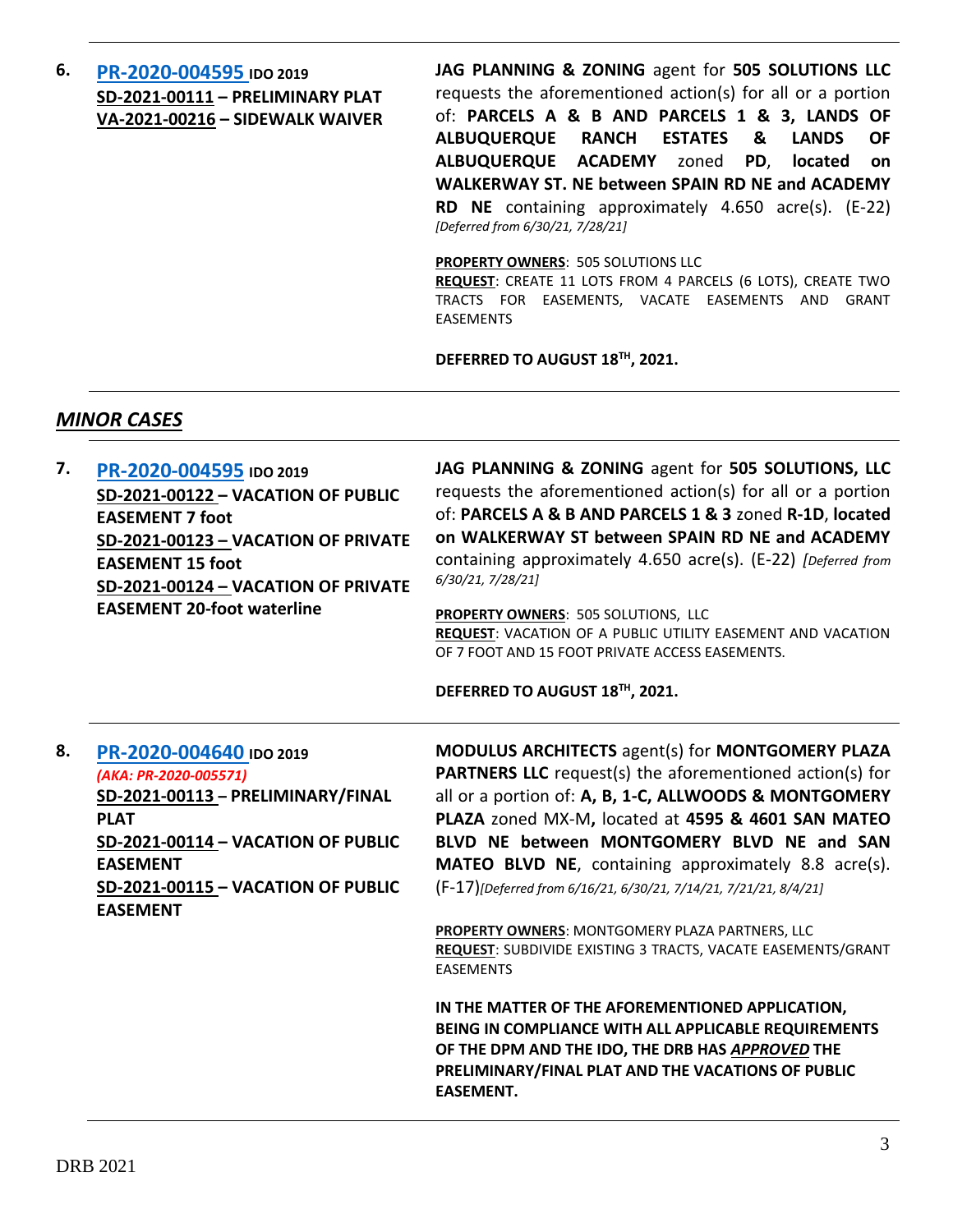**9. [PR-2020-004748](http://data.cabq.gov/government/planning/DRB/PR-2020-004748/DRB%20Submittals/) IDO 2019 SD-2021-00152 – PRELIMINARY/FINAL PLAT Sketch plat 12-2-2020**

### **TIM SOLINSKI** agent for **AUI INC.** requests the

aforementioned action(s) for all or a portion of: \*62 4 ARMIJO BROS ADDN LOTS 62, 63 & 64 & LOTS R, S & T & ALLEY ADJ LT, LOTS 1-5 ALL LOT 6 EXC A SELY PORTION BLK C OF THE MANDELL BUSINESS AND RESIDENCE ADDN AND AN UNPLATTED STRIP OF LAND W OF AND ADJ THERE , PORTION OF LOTS 7 & 8 BLOCK C MANDELL BUSINESS AND RESIDENCE ADDN & PORTION OF P & Q PERFECTO MARIANO JESUS ARMIJO ADD, TRACT A2 PLAT OF TRACTS A-1 & A-2,

zoned MX-FB-UD, located at **ONE CIVIC PLAZA & 400** 

#### **MARQUETTE between MARQUETTE and TIJERAS**

containing approximately 2.2273 acre(s). (J-14) *Deferred from 7/28/21, 8/4/21]*

**PROPERTY OWNERS**: BERNALILLO COUNTY, CITY OF ALBUQUERQUE **REQUEST**: REPLAT TO CONSOLIDATE 22 LOTS/TRACTS INTO 2 TRACTS, DEDICATE ADDITIONAL PUBLIC RIGHTS-OF-WAY AND TO GRANT EASEMENTS

**DEFERRED TO AUGUST 25TH, 2021.**

### *SKETCH PLAT*

**10. [PR-2021-005821](http://data.cabq.gov/government/planning/DRB/PR-2021-005821/DRB%20Submittals/PR-2021-005821_Aug_11_2021%20(Sketch)/Application/DRB_app_Sketch_Plat_211331.pdf) IDO 2020 PS-2021-00096 –SKETCH PLAT** **CSI – CARTESIAN SURVEYS INC.** agent for **DON JEFFRIES** requests the aforementioned action(s) for all or a portion of: **LOT 17 AND W ½ OF LOT 18, BLOCK 2, REYNAUD ADDITION** zoned R-1A, located at **1214 ARIAS AVE NW between SAWMILL RD NW and 12 STREET NW** containing approximately 0.2328 acre(s). (J-13**)**

**PROPERTY OWNERS**: SMIDT JOHN B & DANIELLE N & SMIDT THOMAS II & VICTORIA S **REQUEST**: CREATE ONE LOT FROM 2 EXISTING LOTS VIA LOT LINE **FLIMINATION** 

**THE SKETCH PLAT WAS REVIEWED AND COMMENTS WERE PROVIDED.**